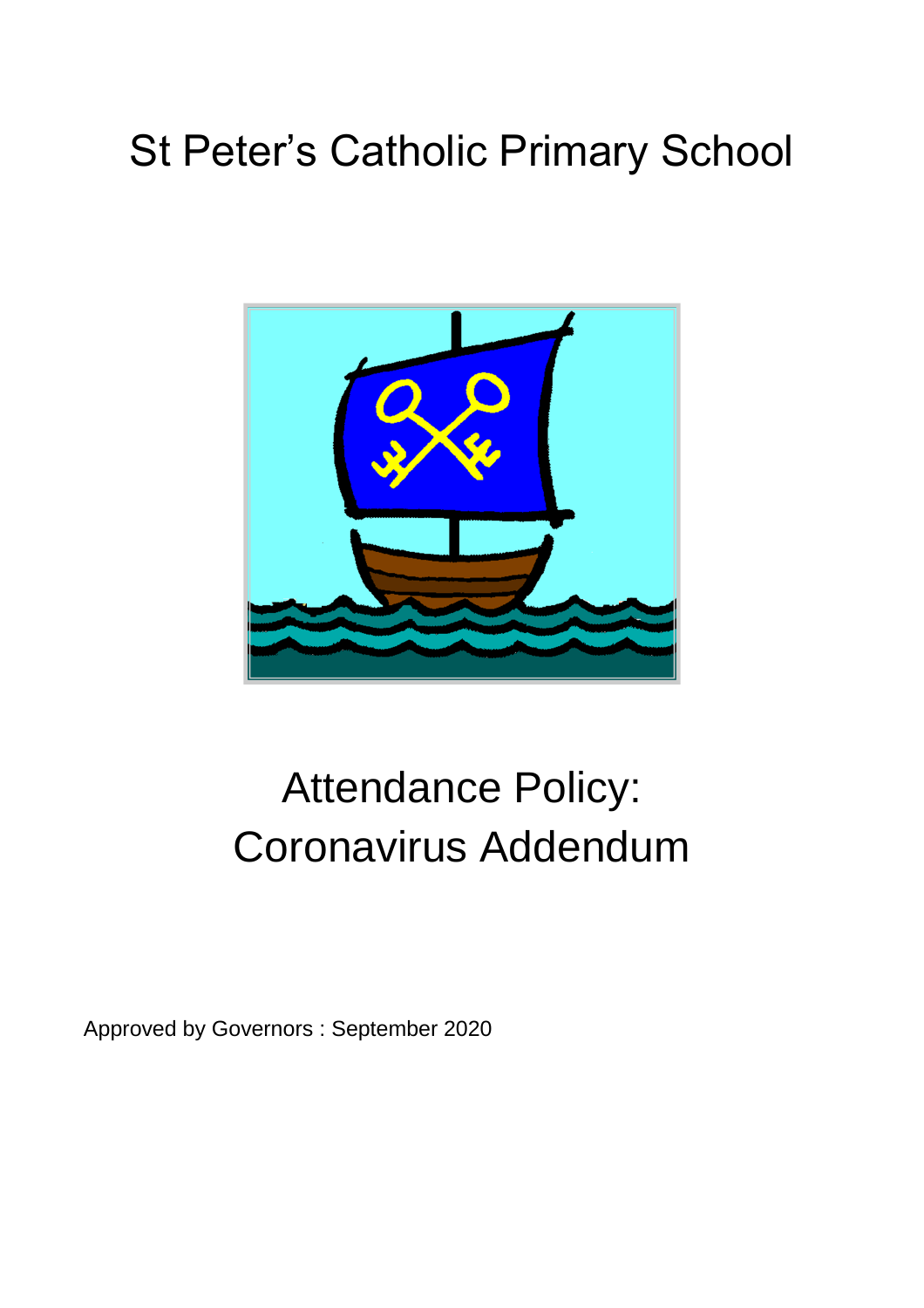# **1. Aims and scope**

We are committed to meeting our obligations with regards to school attendance by:-

- Ensuring every pupil has access to full-time education to which they are entitled;
- Acting early to address patterns of absence;
- Supporting parents/carers and pupils who are concerned about the return to school due to coronavirus.

This addendum applies from the start of the autumn term 2020 until the end of the 2020/21 academic year. It sets out changes to our normal attendance policy, and should be read in conjunction with that policy. Unless covered here, our normal attendance policy continues to apply.

We may need to amend or add to this addendum as circumstances or official guidance changes. We will communicate any changes to staff, parents and pupils.

# **2. Guidance and definitions**

This policy meets the requirements of the Department for Education's (DfE's) [guidance](https://www.gov.uk/government/publications/school-attendance/addendum-recording-attendance-in-relation-to-coronavirus-covid-19-during-the-2020-to-2021-academic-year) on school attendance during the 2020/21 academic year.

In section 4.2 of this addendum, where we refer to 'close contact', this means:

- Direct close contacts: face-to-face contact with an infected individual for any length of time, within 1 metre, including being coughed on, a face-to-face conversation, or unprotected physical contact (skin-to-skin);
- Proximity contacts: extended close contact (within 1 to 2 metres for more than 15 minutes) with an infected individual;
- Travelling in a small vehicle, like a car, with an infected person;

This definition is from the DfE's [guidance on full reopening for schools](https://www.gov.uk/government/publications/actions-for-schools-during-the-coronavirus-outbreak/guidance-for-full-opening-schools) (see number 9 in 'the system of controls').

# **3. Attendance expectations**

It is mandatory for all pupils of compulsory school age to attend school unless:

They have been granted an authorised absence by the school in line our normal attendance policy. A "Request for Withdrawal from Learning" form must be completed and returned to the school office. The form is available on our school website [\(www.stpeterscatholicprimary.com\)](http://www.stpeterscatholicprimary.com/) or from the school office.

They cannot attend school due to specific circumstances related to coronavirus (see section 4, below)

# **4. Where 'non-attendance in relation to coronavirus' applies**

We will only accept 'non-attendance in relation to coronavirus' in circumstances where a pupil's travel to, or attendance at, school would be:

- Against guidance from Public Health England and/or the Department of Health and Social Care relating to the incidence of coronavirus or its transmission;
- Prohibited by any legislation or statutory directions relating to the incidence of transmission of coronavirus

# **4.1 Pupil develops symptoms or lives with someone who does**

The pupil's parent/carer must notify the school on the first day that their child needs to self-isolate. The pupil will stay at home until they or the symptomatic person they live with receives their coronavirus test results. **If the pupil's test result is negative**: the pupil will return to school when they feel well and no longer have symptoms similar to coronavirus. They should continue to stay at home if they remain unwell (i.e. with a different illness).

**If the person the pupil lives with tests negative:** the pupil will stop self-isolating and return to school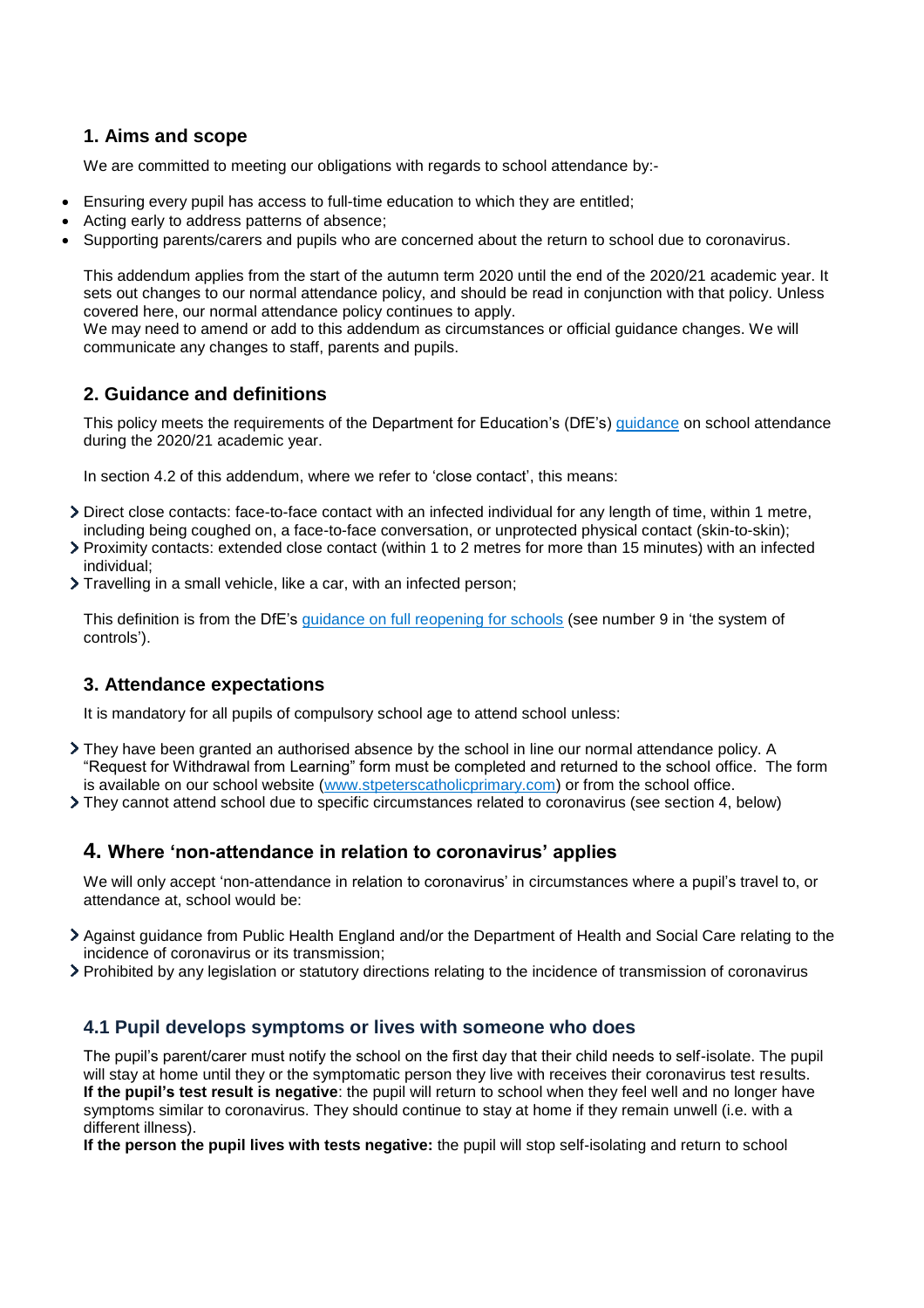### **4.2 Pupil or a 'close contact' of theirs receives a positive test result**

The pupil's parent/carer must notify the school, by telephone (01273 454066) about the positive test result as soon as possible.

Pupils who test positive must self-isolate for at least 10 days from the onset of symptoms, and must only return to school when they no longer have symptoms (other than a cough or a loss of sense of smell or taste). If a member of the pupil's household or a 'close contact' tests positive, the pupil must self-isolate for 14 days. The pupil must do this from when the member of their household first had symptoms, or the day the pupil last met with the 'close contact' who received the positive result.

See the definition for 'close contact' in section 2 of this addendum.

#### **4.3. Pupil has to quarantine after travel abroad**

The parent/carer must notify the school if their child has to quarantine after travel to a country that is not on the government's [exemptions](https://www.gov.uk/guidance/coronavirus-covid-19-travel-corridors#countries-and-territories-with-no-self-isolation-requirement-on-arrival-in-england) list.

The pupil must quarantine for 14 days on their arrival to the UK and return to school thereafter. In line with our Attendance Policy, any planned absence from school for holiday must be requested in advance by completion of our "Request for Absence from Learning" form available from the school office and/or school website.

#### **4.4 Pupil is required to shield during a local lockdown**

The parent/carer will notify the school if they are advised by the government to stay at home and will provide proof of their shielding letter by sending a scan to office@stpetersshoreham.co.uk or a photocopy to the school address.

The pupil will stay at home until the shieling measures in the local area are paused. Once the shielding measures are lifted, we will contact the pupil's parent/carer to set the expectation that they can return to school.

#### **4.5 Remote learning provision**

If a pupil is not attending school because of circumstances related to coronavirus, but where the pupil is not ill, the school will provide the pupil access to remote education; this work will mirror the work being done in the child's class. Remote learning will be done through the school website and will be detailed and comprehensive. The work will also be enhanced through lessons led through video links with teachers.

For families that have difficulty accessing the internet, we aim to deliver work to their homes.

We will keep a record of, and monitor, pupil engagement with remote learning, but we will not track this information in the attendance register

# **5. Recording attendance**

We will take our attendance register at the start of the first session of each school day and once during the second session. It will mark whether every pupil is:

- > Present
- Attending an approved off-site educational activity
- > Absent
- Unable to attend due to 'exceptional circumstances' (as defined in our normal attendance policy)
- Unable to attend for reasons related to coronavirus (see appendix 1 for the relevant absence codes and when we will use them)

Pupils must arrive in school at their designated time slot on each school day.